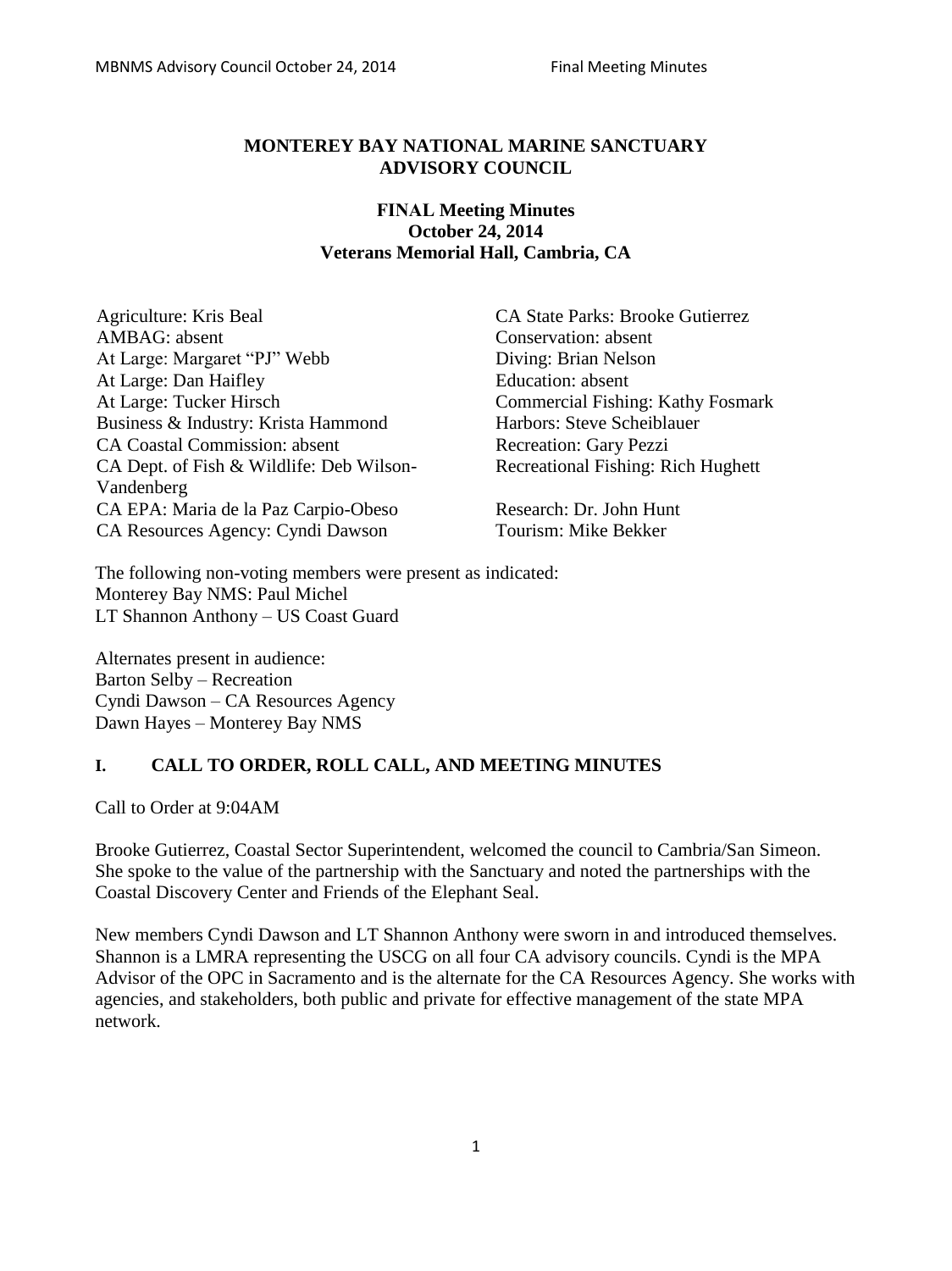#### **APPROVAL OF MEETING MINUTES**

Approval of August 22, 2014 DRAFT Meeting Minutes Edits suggested by Paul and Mariela were instituted. John Hunt was not present at the August meeting. MOTION: Mike Bekker moved and Maria de la Paz Carpio-Obeso seconded the approval of the minutes.

#### **MOTION: (passed)**

(Vote: 13 in favor, 0 opposed, 2 abstentions)

## **II. STANDING ITEM: SUPERINTENDENT'S REPORT**

Paul highlighted the issues and events the sanctuary has been experiencing. MBNMS cosponsored the first annual Monterey Bay Beach Sportsfest: Healthy Oceans Healthy People Expo. MBNMS staff assisted with various activities that took place at the event. About 250 athletes came from all over to participate, even one international participant. Bruckner Chase held one of his First Splash programs, which invites children to experience the ocean for the first time, getting them interested in swimming in the ocean and ocean conservation. Paul assisted the Village Project group from Seaside who were part of First Splash. Paul shared his personal experience with the visit of a juvenile great white shark during the event.

The Recreation and Tourism event in Monterey at the MOM was held in conjunction with the Sportsfest. There will be another event in Santa Cruz at the SEC on November  $4<sup>th</sup>$ , support/attendance is encouraged. A Coral Triangle delegation made up of six nations visited for a week, travelling the CA sanctuaries. The Coral Triangle manages a  $6M \text{ km}^2$  area and was interested in how the sanctuary is run. They have a center in Bali where the six countries have offices and collaborate on science, protection and education.

Desalinization projects, mentioned last meeting, are still a priority for staff. It was recognized that there is a desalinization project in Cambria, but it is completely contained outside of the sanctuary jurisdiction. There was a question if the sanctuary was doing socioeconomic studies to use as part of the branding effort underway. Paul clarified the Sanctuary is not assessing the market value of the branding effort, but is promoting the association of the marine sanctuary with businesses.

## **III. PUBLIC COMMENT FOR ITEMS NOT ON THE AGENDA**

#### Jim Webb – Cambria resident

Local CCSD persists in making an ocean outfall in the Cambria State Marine Park and MBNMS an option in their new Emergency Water Project.

#### Mary Webb – Greenspace - the Cambria Land Trust

Request the highest standards of protection and enforcement of our Sanctuary waters especially as it relates to brine disposal and ocean outfalls in the Sanctuary and MPA waters.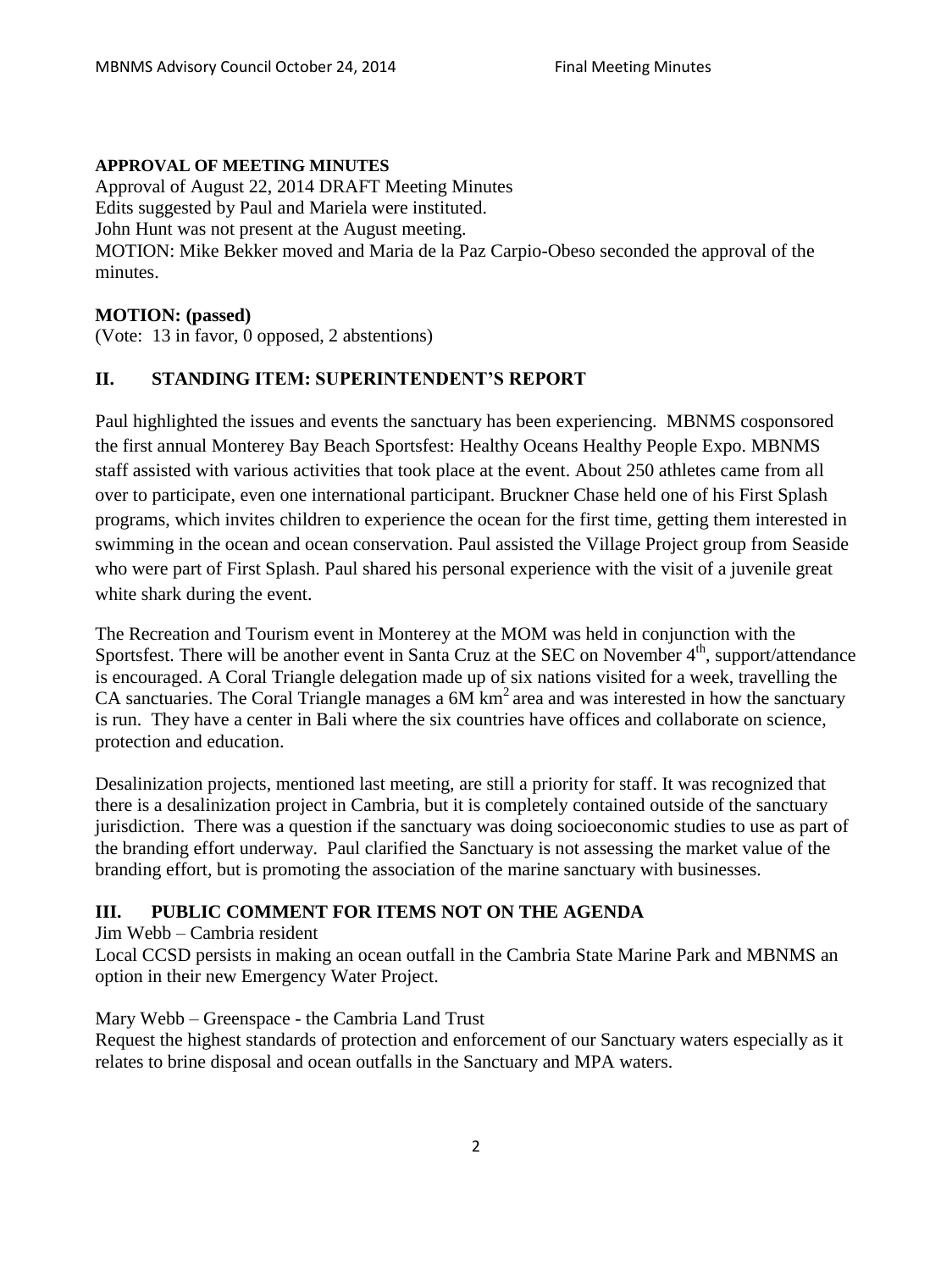#### Tina Dickason – Cambria resident

I am very concerned about desalination and ocean outfall in the MBNMS—it is becoming more evident with the Emergency Water Supply Project currently being built, that ocean outfall in Cambria is already being discussed.

# **IV. REGULAR ITEM: UPDATE ON CA STATE MPAs**

Public Comments: Jim Webb – Cambria Fishing Club Year seven of tagging rockfish in central coast MPAs, which are in MBNMS.

Steve Pschaida – Commercial fisherman There are already enough MLPAs.

#### Deb Wilson-Vandenberg reported

October 8th F&G Commission meeting adopted MPA central coast monitoring plan, the plan is laid out similar to the existing monitoring plans for other areas. Central coast monitoring survey (online) has information on the monitoring programs that are taking place and what species were being monitored – received over 55 responses. The results are on the MLPA interactive "Dashboard" [\(http://tools.oceanspaces.org/dash#/welcome/monitoring-project\)](http://tools.oceanspaces.org/dash%23/welcome/monitoring-project). The results will inform the development of any new monitoring that will occur. The CDFW Staff, in conjunction with others, is updating the master plan for MPAs. This should be about a year-long process. In response to the comments from the public, there is a lot of interest in using long term information on abundance inside/outside MPAs to assess stock assessment models for specific species – Black and Blue rockfish, which will occur through next spring, however, continued long term monitoring like this is also subject to funding.

An overview on the revisions that were made to regulations for central coast MPAs in the sanctuary– 1) in regards to regulations that list different species under different categories, the Pacific Bonito has now been added to the pelagic finfish category; 2) regulations on fishing gear in transit; spearfishing gear has to be unloaded when transiting the MPAs; 3) Specific changes related to species that are allowed/not in Greyhound Rock, Soquel Canyon, and Portuguese Ledge; 4) Name changes – Lovers Point State Marine Reserve, now Lover's Point Julia Platt State Marine Reserve.

If you have materials you use to do outreach on state MPAs, please check with the CDFW to verify the changes and get updated materials. For the south coast, baseline monitoring project technical report is now in review for release in January 2015. Ocean Spaces is a web resource [\(http://oceanspaces.org/\)](http://oceanspaces.org/) for the numerous projects going on in relation to MPAs, and fishing regulations. This is a one-stop information source. All of the resources for the projects are public information. The department helped PISCO complete its annual MPA monitoring for the year. The department is working with partners to put signage in place at harbors for the public that give information on MPAs and she shared kiosk and signage draft designs. Pilot project is located in Half Moon Bay Pillar Point harbor near the launch ramp. Some ROV surveys are occurring on the north coast.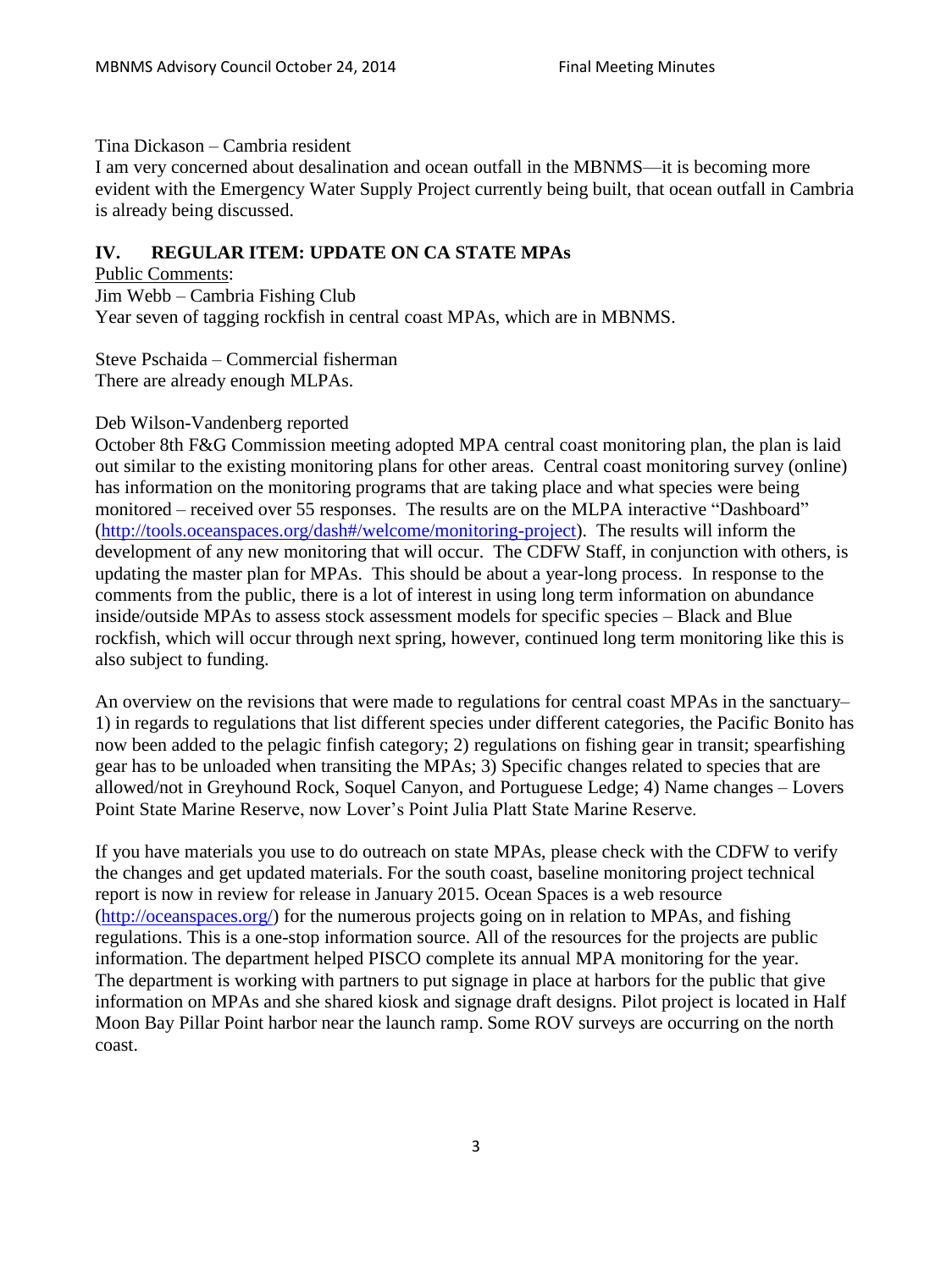## Advisory Council Member Discussion:

Advisory council questions consisted of tracking and monitoring logistics and funding for future monitoring programs. Deb Wilson-Vandenberg noted that the tracking and monitoring plans are multifaceted and were developed carefully. It will be important to look at the MPAs as a network and not individually. Because this program is ephemeral, funding will be year to year. Additional questions consisted of cycles for research, linkages with ASBS sites, transfer effects from fleet reductions, and enforcement. She also stated that cycle time for research is completely dependent upon the research questions being asked. For MPAs closely linked to ASBS sites, water quality data for the sites will be integrated in the monitoring data. In regards to enforcement, there was a meeting in Sacramento about enforcement and work with partners (NGOs and others). Clarification was needed on how the transfer effect with the establishment of the MPAs and decrease of the fleet would be taken into consideration with the assessments. Deb explained that because the MPAs were put in place after the fleet reduction, the transfer effect won't be much of the metric. Since base line work has not been done, it would be difficult to evaluate this effect.

# **V. INFORMATION ITEM: SOUTHERN REGION UPDATE**

Carolyn Skinder, Southern Region Program Coordinator updated the council on the issues and programs in San Simeon, Cambria and Big Sur. She shared information in the Coastal Discovery Center, school and Discovery Saturday programs, outreach with partners at libraries, the mid-state fair and the Hearst Theater. This year MBNMS docents were able to participate in an exchange with the Olympic Coast NMS. They will send docents here in February 2015. She shared some of the research and permitting going on in the southern region. Citizen science in the region is thriving (plankton, water quality, intertidal and Beach COMBERS). The annual Sanctuary lecture series in spring is always a popular. The Law Enforcement Technical Advisory Committee is a key to cross agency cooperation on emergency response to issues like vessel groundings, pangas, and resource protection related to marine mammals (e.g. harassment). She also presented the future project opportunities MBNMS would like to take advantage of or find funding for in 2015.

# **VI. INFORMATION/ACTION ITEM: LETTER OF SUPPORT FOR MARINE DEBRIS GRANT PROPOSAL**

Council member Brian Nelson presented the concept for retrieval of lost crab pots in the sanctuary. There were a lot of comments and concerns by salmon fishermen about the crab pot entanglement issues and there was even a sailboat entangled which dragged one in. In speaking with commercial fishermen, some crab pots were dragged to deeper water (submerging buoys), buoys cut, entanglement resulting in lines being cut, etc. The lost crab pots have several sources. The new one pot per line regulation and some new inexpensive recreational pots may be contributing factors. The cut lines are not sinking to the bottom, but creating loops of poly line in the water column. The lines are difficult to see using the sonar on typical vessels. By changing the technique for searching, these pots and the attached lines became easier to detect. This pilot group was permitted to test deployment and recovery of "lost pots." Initial goal for this grant is to recover 200 systems. The grant request is for \$25,000 to pilot and test the process in hope of showing success for larger grant proposals. DM Diving, Inc. is the lead on the grant.

## Advisory Council Member Discussion:

Advisory council questions consisted of who will retrieve lost crab pots, when it will take place, if the lead on the lines creates an issue for the environment, and why near shore traps aren't being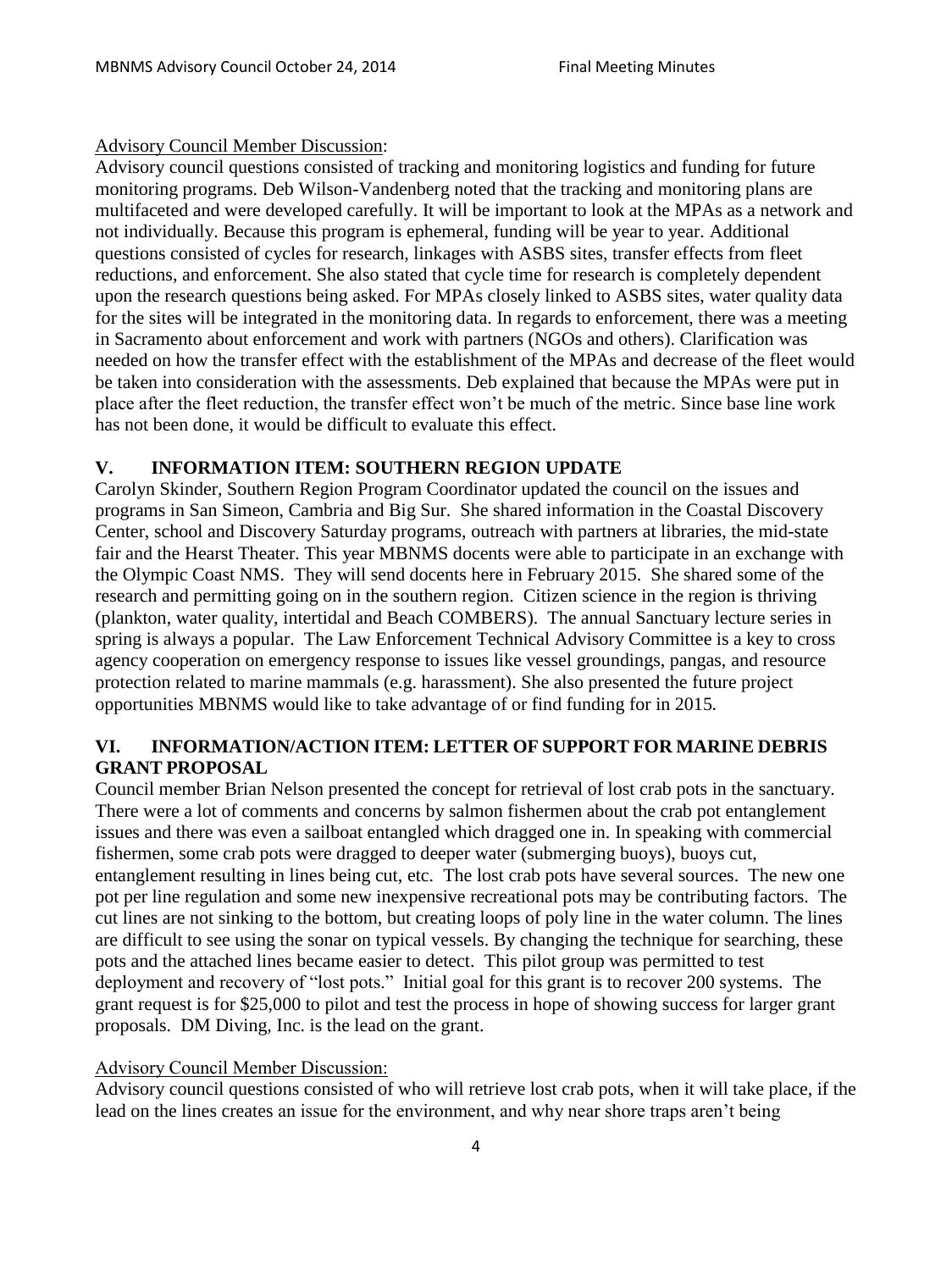considered. Brian Nelson provided clarification that retrieval will be by commercial fishermen only in the pilot. He noted that a recreational person may not possess the appropriate gear and/or expertise that commercial crews would have. Retrievals are only being done in the off-season. In regards to environmental issues caused by the lead lines, Brian explained that no experts on water chemistry are currently available, this may too be an issue, but it is not the primary issue. For near shore traps, he stated that the highest concentration of lost pots and complaints are coming from deeper depths, not shallow waters.

## Comments:

Overall this was well received and a lot of support was expressed in comments. Brian was commended for his work along with the project team. The salmon and crab fishermen seem to be in direct conflict, and the recreational folks on both sides would benefit from better outreach about the potential conflicts and gear loss.

MOTION: Dan Haifley made the motion, Kathy Fosmark seconded to approve the SAC Sign the proposed letter of support.

#### **MOTION: passed**

(Vote: 15 Yes 0 No 0 Abstentions)

# **VII. INFORMATION ITEM: REPORT ON LEADERSHIP TEAM MEETING/SANCTUARY NOMINATION PROCESS**

Public comments:

Fred Collins – Northern Chumash Tribal Council

Marine sanctuary designation process. NCTC supports a marine sanctuary in San Luis Obispo County along the coast from Monterey Marine Sanctuary to Channel Islands Marine Sanctuary.

Richard E.T. Sadowski – Morro Bay Citizen Support for the marine sanctuary process.

Eric Endersby – City of Morro Bay

City of Morro Bay has concerns with sanctuary designation in local waters and looks forward to working with sanctuary proposal proponents to address City's concerns and issues.

Mary Webb – Greenspace-the Cambria Landtrust

We fully support this process and proposals to protect all of the ocean areas south of Cambria to Pt. Conception.

Amanda Rice – Cambrian Support Sanctuary process.

The sanctuary Leadership Team (LT), comprised of superintendents and ONMS managers in the NMS System, met this year in Alpena, MI. Thunder Bay NMS finalized its expansion process and the LT assisted in celebrations. The site nomination process was a key issue covered in the meeting.

Paul shared the process of nomination. The first step requires that the community come together to develop a nomination. The next step is to submit the nomination to NOAA by the community via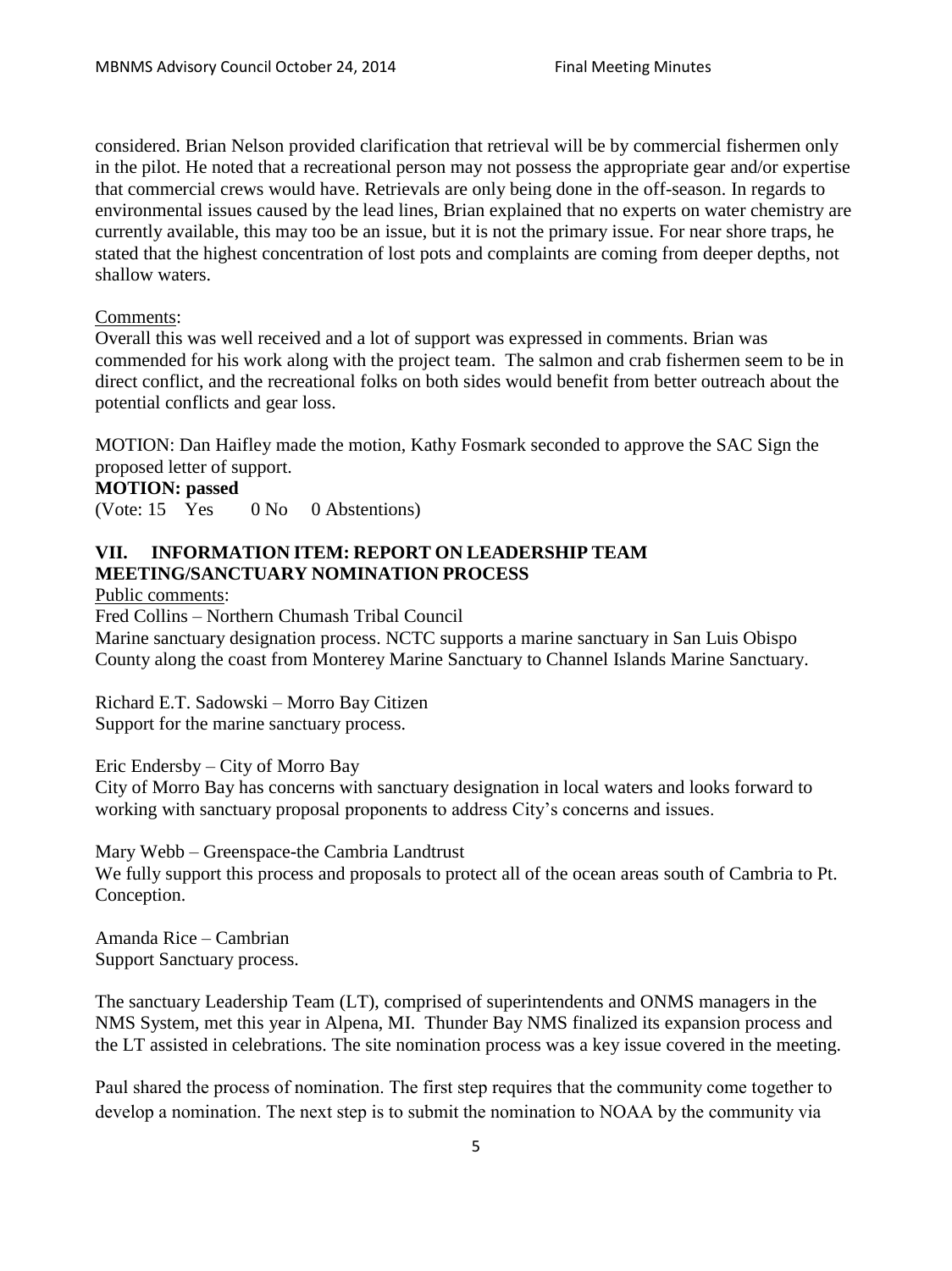email to [sanctuary.nominations@noaa.gov](mailto:sanctuary.nominations@noaa.gov) or by mail to Director Basta. Subsequently, NOAA's initial review will take place. In this step, NOAA will look at whether or not the nomination contains enough information. If the proposal does not meet the [basic requirements,](http://www.nominate.noaa.gov/guide.html) NOAA may decline it or send it back to the community for additional information. A nomination that meets the minimum requirements will be reviewed again. In the second review, NOAA will take a closer look at all of the factors that make the nominated location a potential candidate for sanctuary designation. NOAA will consider several other factors in this review such as, opportunities for marine research, education, partnerships, threats, etc. When a nomination passes the review phase, NOAA will notify the community that all the requirements have been met and the nomination has been accepted and placed in an inventory for potential future designation. Throughout the process, NOAA will be available to answer questions and provide guidance to nominating communities and other interested parties. NOAA will also update nominators on the progress of the agency's review of their nomination. Go to [www.nominate.noaa.gov](http://www.nominate.noaa.gov/) for the complete nomination process.

Paul shared the ONMSs new sanctuary video speaking to the importance of sanctuaries. This can be found at http://sanctuaries.noaa.gov/

Some members expressed excitement in the potential new process and specifically for the proposal for the Chumash NMS. There are some concerns by fishermen with new designations. There needs to be discussions with fishermen and tribes who may have some jurisdictional issues.

#### Advisory Council Member Discussion:

Advisory council questions consisted of budget and funding concerns for new sanctuaries, how Congress can comment on a nominated site, and Advisory Council support in the nomination process. Paul Michel explained that the hope is that new sites are more likely to bring in funds, whereas expansions will not. The nomination process assumes that management goals and budget questions will be answered at time of new designations. If NOAA doesn't want to designate a nominated location, Congress can override NOAA. There is typically a 45-day period for Congress to comment on any new designations. Sites are looking at a variety of sources for funding outside of DC (e.g. grants, donations, endowments). Furthermore, there are restrictions on the use of foundation funding. Funds cannot augment federal budgets for federal labor, rent, utilities, and inherently governmental operations. Programming and some contracted projects can be funded. Lastly, it is entirely appropriate for Advisory Councils to submit letters of support for new nominations. A final question was asked regarding sanctuaries in Alaska. Paul stated that none are designated at this time but there is some interest in the Pribaloff Islands, however that is just what we've heard from community members.

#### **VIII. STANDING ITEM: WORKING GROUP UPDATES**

#### Public Comments:

Mary Webb – Citizen of Cambria (written comment only)

Our region is experiencing unlimited, YEAR ROUND Tourism as opposed to seasonal tourism, which is negatively impacting water supplies as well as resources in general. We must be very careful NOT to "Love the Central Coast to DEATH." Limits and careful oversight are needed. Need to be sure the stewardship programs are not just green washing.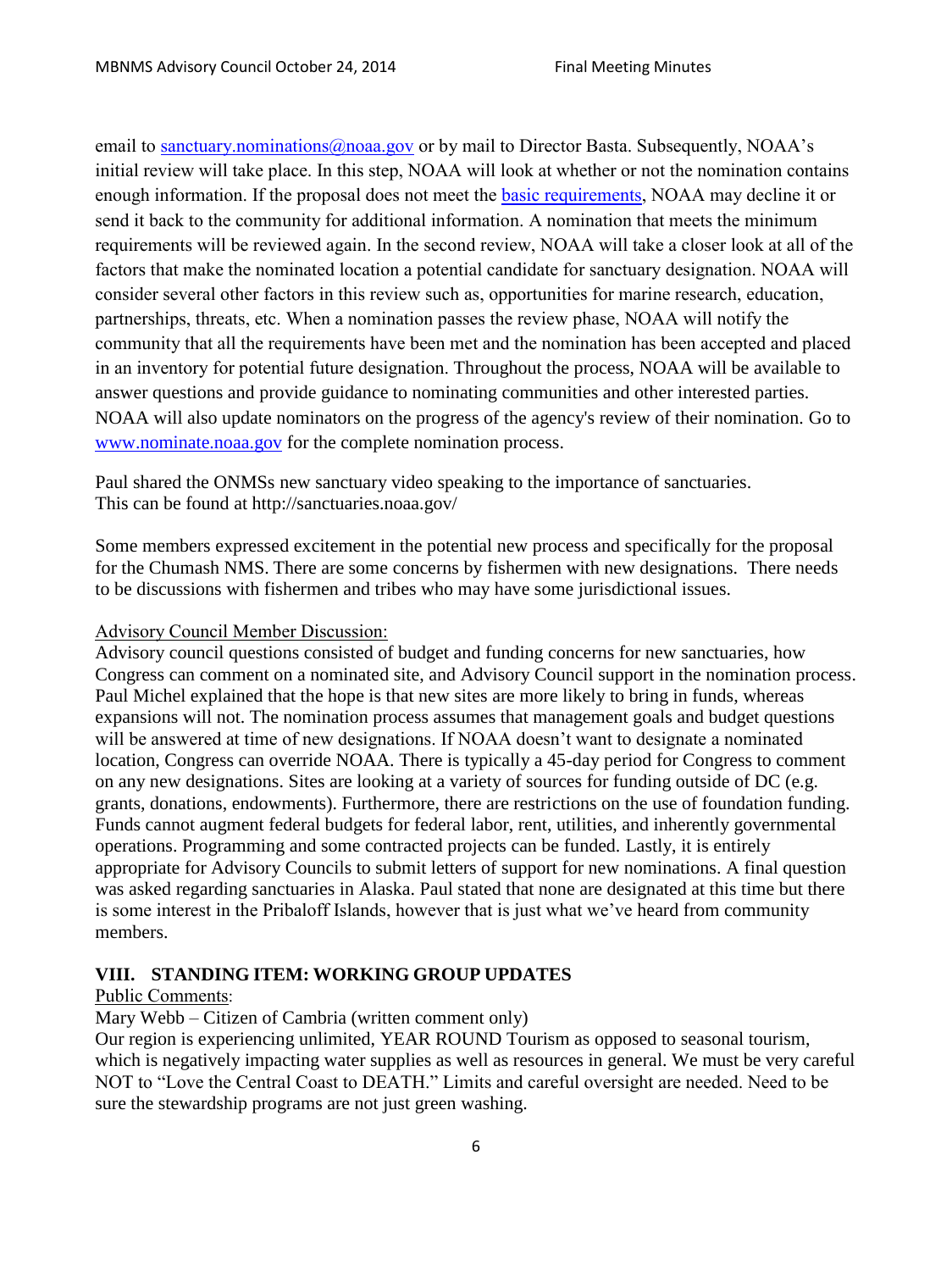Conservation: Next meeting is December  $3<sup>rd</sup>$ . Inviting all SAC members to attend in order to help prioritize the topics the CWG is working on. A flier will be distributed to all. There will also be a search for a new alternate – announcement will come out in November.

Education: The SEP is merging somewhat with Monterey Bay Environmental Educators group and met on Tuesday, where Paul gave an overview of MBNMS' FY15 priorities. Simona has tendered her resignation and MBNMS will be recruiting for this seat in tandem with the Conservation Alternate seat.

Research: Congratulations to Dr. Steve Lonhart for being named as a research associate to UCSC and for his work on the SIMoN Website. The WQPP has done a tremendous job in monitoring sanctuary waters, ASBS minting, the work with the agriculture community and restoration at Santa Rita creek. The last meeting was hosted at the Sanctuary Exploration Center and John was able to share the WQ monitoring data and web based tools with decision-makers. It is no surprise, there is a problem of too much data coming in to make accessible to decision makers quickly. Save the date: Saturday, April 25 Currents Symposium, with a citizen science theme, located at CSU Monterey Bay. The RAP is considering the Ricketts award nominees. Recommend looking at the SESA web pages, this is a significant effort.

Recreation and Tourism: The period of the newsletter is being reconsidered once a month vs. just before SAC meetings, to keep information more timely and relevant. There is also a need to get more articles from the southern region. There are 559 emails on the list, but they are looking to keep increasing this. The click-rate for articles pertaining to events and what animals are migrating in the sanctuary at certain times is very high

## **IX. STANDING ITEM: ADVISORY COUNCIL MEMBER ANNOUNCEMENTS/ REPORTS**

Krista: The SC Chamber is having a Your Sanctuary: Your Business event on Nov  $4<sup>th</sup> 3:30 - 6:30$  at the SEC. The Seaglass festival is happening Nov 8/9 8a-5p at the Cocoanut Grove again this year. Passes were made available to all. Proceeds from the gate fees are donated to the sanctuary.

Gary: Surfrider had a victory on Martin's Beach public access. The SC Chapter is looking to support a seawall near Jack O'Neill's property, and the Coastal Commission is considering this. The seawall is designed to minimize wave refraction. Went to Washington DC and recommends it as a must-do visit. He received a congressional tour through Sam Farr's office and he noted there was not an MBNMS map in his office.

PJ: with the vacancies on the SAC, please consider recruiting from your communities for the Education primary and Conservation alternate seats.

Brooke: Cambria Community Services District and Desalination two areas of concerns 1) Potential impact to creek 2) potential impact to campground. She mentioned the Realignment of Hwy 1 and accompanying Coastal trail.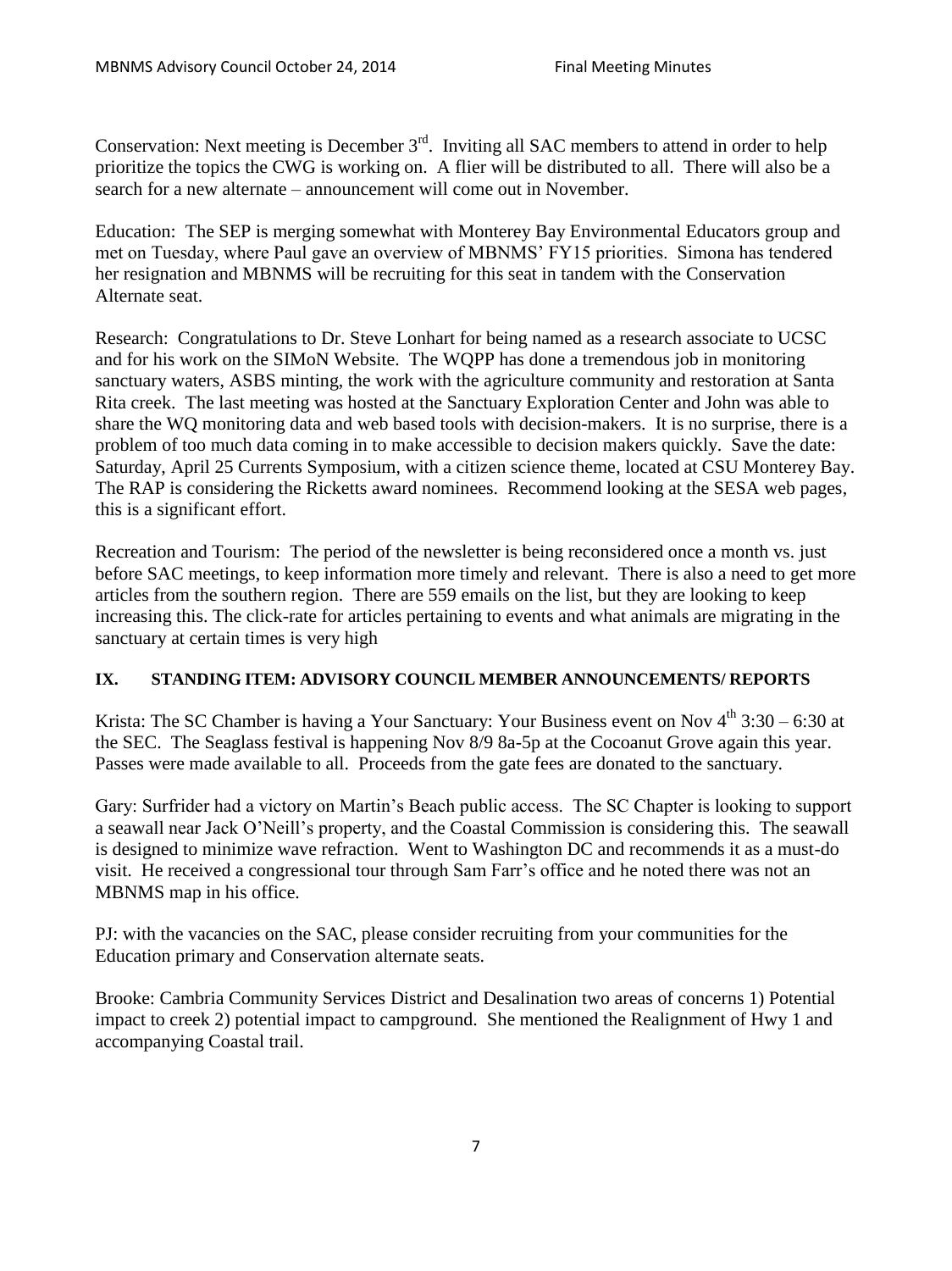Dan: Oct 9/10 had a visit from the government of El Salvador to learn about coastal planning from a group including John Laird and Mark Stone attended. They have a relatively undeveloped coastline and are looking at successful models.

Mariela: WQ Control amendments. Working with the trash amendment. Had public hearing on Aug 5. Received 76 letters and more than 700 comments and in process of response. The trash amendment was submitted to scientific peer review. The scientific community agreed with our proposed amendment. Another Water Quality Control Plan at the Ocean is the desalination facilities and brine discharge amendment, we had our public hearing on Aug 19. We received 27 comments letters and more than 700 comments. We are working with the City of Santa Barbara, which has delayed the schedule, but looking at potential adoption of the amendment in late spring. Implementation of the ASBS – resolution to grant general exceptions. The main objective of this implementation is to characterize the discharges into the ASBS. The state is divided into north, central and southern regions. The south almost completed their monitoring effort. The central and north are still in the collection of samples for the next wet season. Another project is the California Coastal Hazard Algae Bloom, cyanobacteria. Due to limited resources, the Cyanobacteria group meeting has been postponed, and should take place later in the year (Nov/Dec).

Brian: The dive newsletter went out and all SAC members have been added to the list. The list is growing by almost 100 per issue and now totals 2219. The "Chocolate Abalone" dive is looking like it may happen again this year (conservation event). The last newsletter poll results suggested readers supported expansion and designation of new sanctuaries. The hyperbaric chamber funding question has been answered.

Mike: Tourism is doing well. Pacific Grove HS produced a very good brochure that he will share with MBNS staff; these students may be good internship material. There was a big issue back in 1985 during the last big drought and there was a definite business vs. residents dynamic, which is mirrored today. Awards for service were presented to outstanding citizens. The SAC should consider hosting a fundraiser for the MBNMS. Please vote.

Steve: The City of Monterey hosted the Beach Festival, it was well received and has a huge potential to grow and become a big event. He had a visit to Croatia on a Sister City exchange and they were very interested in Monterey's agreement process with individual cruise ship captains, as they have up to 5 ships in port per day.

Rich: Thanked PJ for hosting the gathering on Thursday night. He mentioned Marine Life Studies group and their great brochures. Rich will be printing more for next year, but there are some for everyone to take for distribution. The San Clemente Dam which is the largest dam removal effort in CA, is offering tours of the site, please see Rich to do the tour.

Bart: Summer is winding down and surf season is up. He is on the Team OCEAN/BayNet team to raise funds, so will be taking Mike up on his suggestion re: fundraising.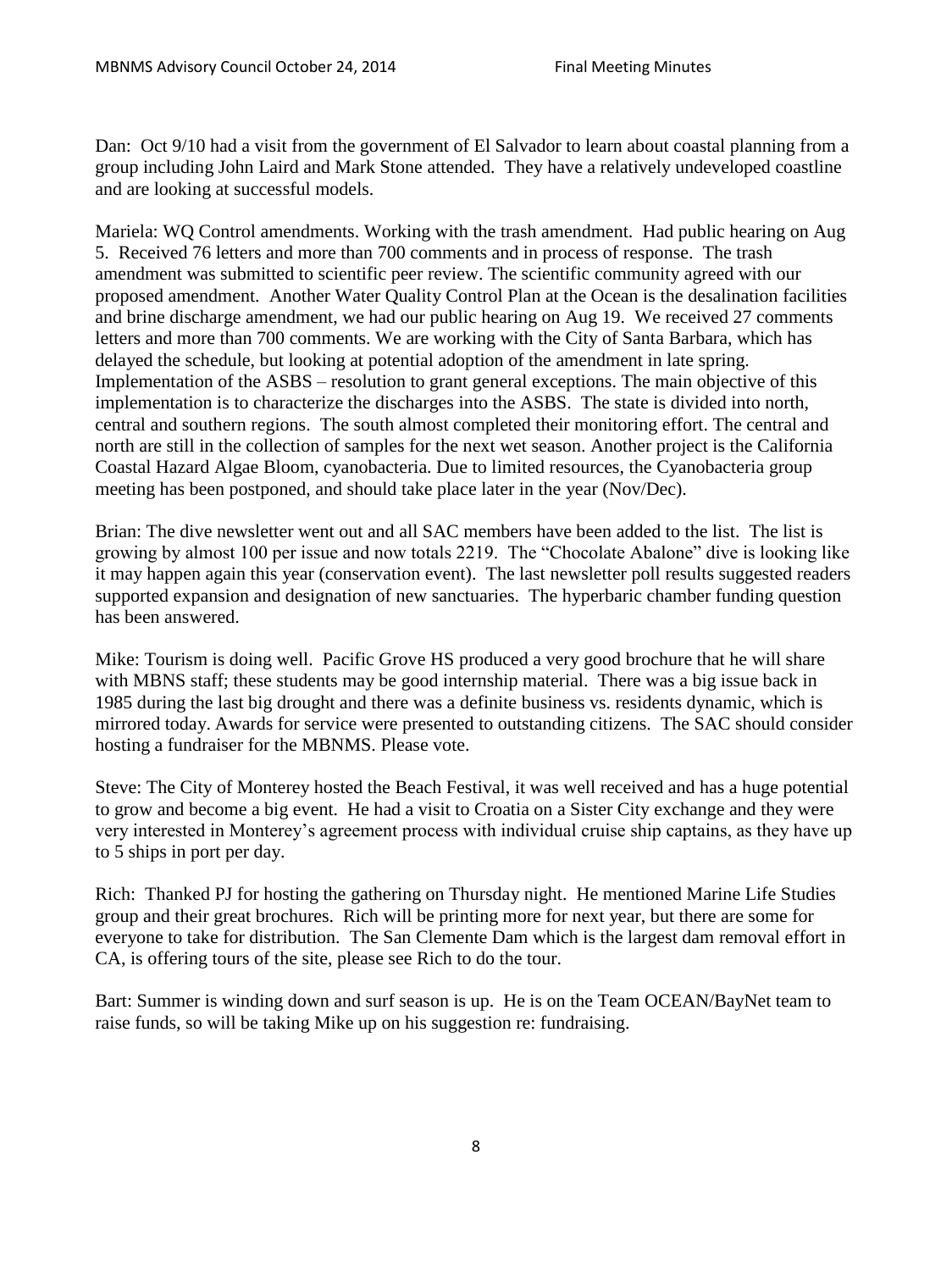# **X. ACTION ITEM: ADVISORY COUNCIL STATEMENT ON NOISE IN THE SANCTUARY**

#### Public Comments:

Mary Webb – Greenspace

Support highest levels of protection for our area from the cumulative, negative impacts of seismic testing and underwater noise.

PJ brought this statement to the Advisory Council on behalf of Geoff Schester and the CWG. Karen updated the ONMSs effort to characterize sound in the sanctuaries. A proposal is going to Dan Basta seeking PAC funding in support of the equipment needed to begin the research and monitoring.

#### Discussion:

The RAP has 3 points.

- 1) There was a lot of pushback on a blanket ban.
- 2) There is not a lot of acoustics expertise on the panel and some thought has considered adding an expert.
- 3) This is an area that needs funding. There are numerous research needs already identified in the management plan. Would this jump to the front of the line?

With this in mind, the RAP does support the statement. If it does appear like the program has funding for research, there should be some prioritization effort taken with the long list existing research needs.

With what we have heard and seen about the issue, there should be support of this statement. There will be more and more seismic and acoustic issues coming up in the future and we need to understand the soundscape of the ocean. Suggestions were made to add the element of understanding. It is a little premature to make this statement prior to the public process of the management plan review. Paul disagreed.

The statement was modified by friendly amendment.

MOTION: Brian Nelson made the motion, Gary Pezzi seconded to approve the noise statement by the Advisory Council to the Sanctuary.

#### **MOTION: (passed)**

(Vote: 13 Yes 0 No 0 Abstentions)

## **XI. INFORMATION ITEM: PIEDRAS BLANCAS MONUMENT INITIATIVE**

Public Comments: Fred Collins – NCTC Monument, we support!

Donovan Marley presented background on the PBMI. This is a grass roots effort between Friends of the Elephant Seal and the Piedras Blancas Light Station Association, supporting the PB Outstanding Natural Area. PBONA holds a federal "protected area" designation and is administered by BLM and includes 444 acres. Jointly managed by BLM and CA State Department of Parks and Rec. The Hwy 1 realignment will result in an additional sliver of land joining this ONA to make 476 acres. Why change this current designation? There are not funds available to accommodate the needs for trails, vista points and signage. These infrastructure elements are needed to accommodate the very large